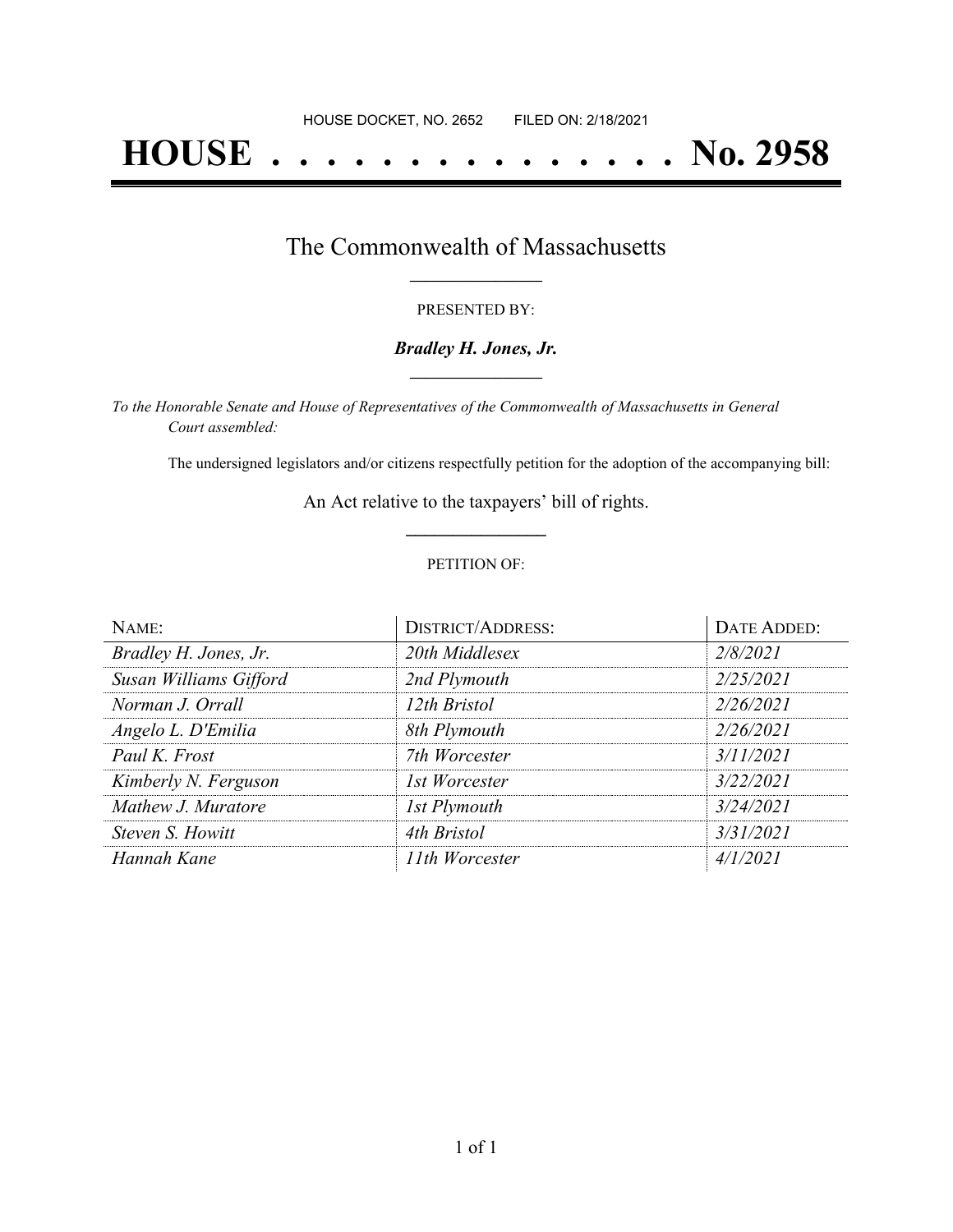# HOUSE DOCKET, NO. 2652 FILED ON: 2/18/2021 **HOUSE . . . . . . . . . . . . . . . No. 2958**

By Mr. Jones of North Reading, a petition (accompanied by bill, House, No. 2958) of Bradley H. Jones, Jr., and others relative to limitations on expenditures and revenues. Revenue.

## The Commonwealth of Massachusetts

**In the One Hundred and Ninety-Second General Court (2021-2022) \_\_\_\_\_\_\_\_\_\_\_\_\_\_\_**

**\_\_\_\_\_\_\_\_\_\_\_\_\_\_\_**

An Act relative to the taxpayers' bill of rights.

Be it enacted by the Senate and House of Representatives in General Court assembled, and by the authority *of the same, as follows:*

| $\mathbf{1}$   | SECTION 1. The General Laws, as appearing in the 2018 Official Edition, are hereby             |
|----------------|------------------------------------------------------------------------------------------------|
| 2              | amended by inserting after chapter 29D the following new chapter:-                             |
| 3              | CHAPTER 29E. LIMITATION ON THE GROWTH OF STATE EXPENDITURES                                    |
| $\overline{4}$ | Section 1. It is the intent of this chapter that there be established for each fiscal year a   |
| 5              | state expenditure growth limit calculated on the basis of the level of growth of inflation and |
| 6              | population in the Commonwealth.                                                                |
| 7              | Section 2. As used in this chapter, the following words shall, unless the context requires     |
| 8              | otherwise, have the following definitions:                                                     |
| 9              | "Inflation", the percentage change in the United States Bureau of Labor Statistics             |
| 10             | Consumer Price Index for Boston-Brockton-Nashua, all items, all urban consumers, not           |
| 11             | seasonally adjusted, or its successor index.                                                   |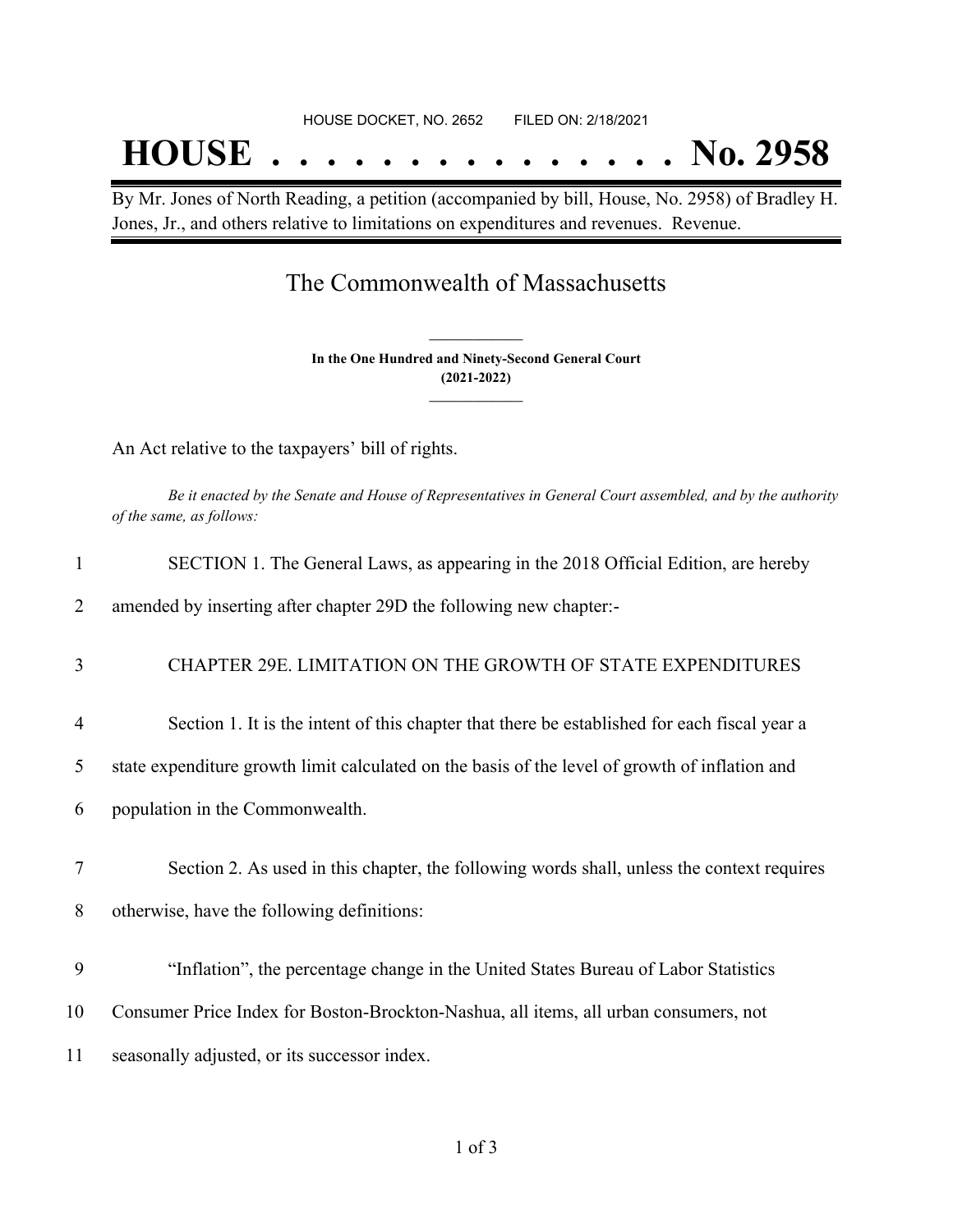"State expenditures", funds made available by appropriation by the general court for the ordinary maintenance of the several departments, offices, commissions and institutions of the commonwealth, as set forth for the fiscal year in the general appropriations act and supplemental appropriations acts as provided for in chapter 29; provided, such funds are financed by state tax revenues.

 "State population change", the percentage change in state population as determined by annual federal census estimates and such number shall be adjusted every decade to match the federal census.

 "State tax revenues", the revenues of the Commonwealth from every tax, surtax, receipt, penalty and other monetary exaction, and interest in connection therewith, including but not limited to, taxes and surtaxes on personal income, excises and taxes on retail sales and use, meals, motor vehicle fuels, businesses and corporations, public utilities, alcoholic beverages, tobacco, inheritances, estates, deeds, room occupancy and pari-mutuel wagering; but excluding federal reimbursements, proceeds from bond issues, earnings on investments, tuitions, fees, service charges and other departmental revenues, and revenues directly attributable to the additional taxes levied pursuant to section eighty-eight of chapter six hundred and eighty-four of 28 the Acts of nineteen hundred and seventy-five.

 Section 3. Beginning on or after January 1, 2022, the growth rate in state expenditures for every ensuing fiscal year shall equal inflation plus the state population change as so reported 12 months before.

 Section 4. Following the execution of the provisions of section 3, should state tax revenues exceed state expenditures, the amount in excess shall be transferred to the temporary

of 3